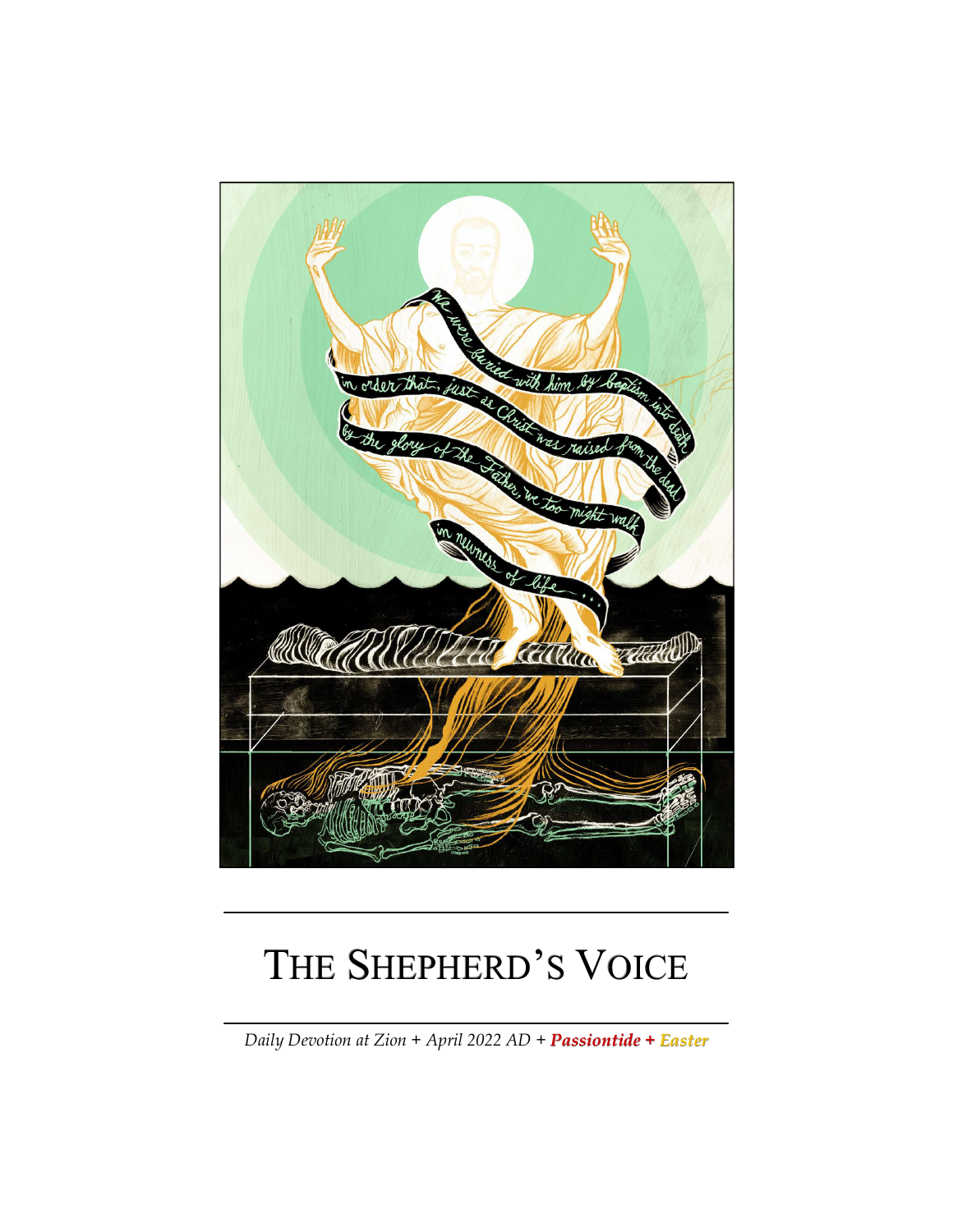#### **Walking in Newness of Life**

Daily devotion is, in a way, the simple art of walking in "newness of life" as described by St. Paul in Romans 6:4:

> *We were buried therefore with Him by baptism into death, in order that, just as Christ was raised from the dead by the glory of the Father, we too might walk in newness of life.*

Though not yet raised from the dead, we nevertheless walk in the power of the resurrection by faith.

That power looks like weakness to the world, because it is a different kind of power. It's the strength of depending more and more on God our Father, and leaning on His spiritual provision and grace in Jesus Christ.

The rhythm of devotion puts that power to work in us. It plants the Word into our ears and hearts, and raises up from us prayer, praise, and thanksgiving, so that we die to ourselves and live to Christ. As we do so, we pray that we may become more and more like Him, even as He became one of us.

To celebrate Easter, the Resurrection of our Lord, is to proclaim this new life and give thanks for it, so that what the world first regards as weakness may become its most cherished strength.

#### **About the Cover Art**

*Radiating circles of green proclaim that new life, fresher than spring, shines from this Savior. At His feet lies an image of Himself, entombed, and even farther beneath Him lies a skeleton. If we look closely, we can see that green has begun to color those old bones, suggesting that the golden lines connecting Christ and the skeleton are not so much Christ "swooping up" from the bones as they are Christ breathing new*  life into the bones, signifying His redemption of the dead. Notice the *words of Romans 6:4 wrapped over Him, and the waves of Baptism behind Him. ("Newness of Life," by Chris Koelle, all rights reserved)*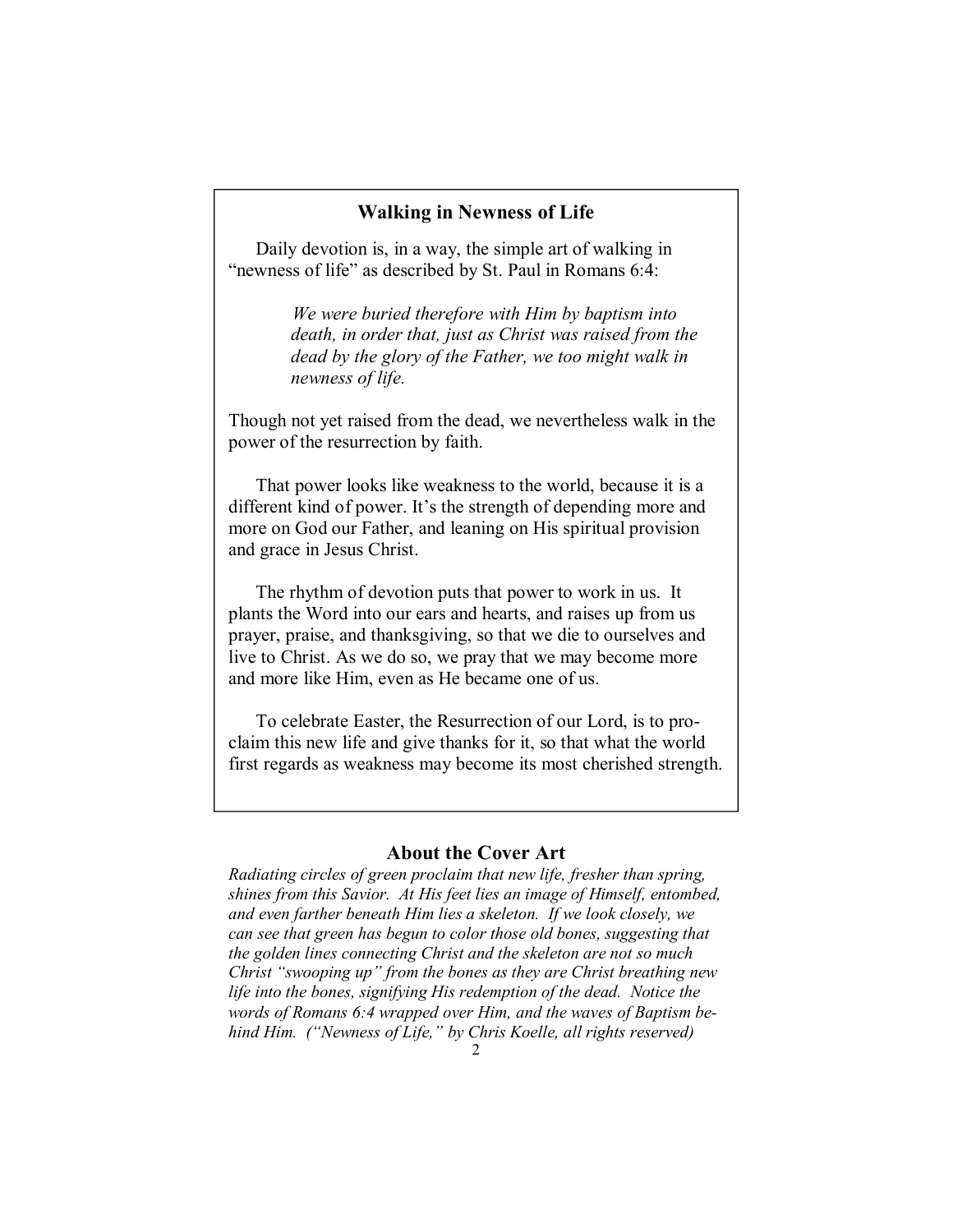### **Daily Readings for the Week of Lent 5 (April 3)**

- **S** Exodus 3:16—4:12 Romans 12:1-21 John 8:46-59
- **M** Exodus 4:10-31 1 Corinthians 14:1-19 Mark 9:30-41
- **T** Exodus 5:1—6:1 1 Corinthians 14:20-33a, 39-40 Mark 9:42-50
- **W** Exodus 7:8-24 2 Corinthians 2:14—3:6 Mark 10:1-16
- **Th** Exodus 7:25—8:19 2 Corinthians 3:7-18 Mark 10:17-31
- **F** Exodus 9:13-35 2 Corinthians 4:1-12 Mark 10:32-45
- **Sa** Exodus 10:21—11:8 2 Corinthians 4:13-18 Mark 10:46-52

*These readings correspond to pages 964– 998 in Volume III of For All the Saints.* 

# **Daily Readings for the Week of Lent 6 (April 10)**

- **S** Zechariah 9:9-12 1 Timothy 6:12-16 Luke 19:41-48
- **M** Lamentations 1:1-2, 6-12 2 Corinthians 1:1-7 Mark 11:12-25
- **T** Lamentations 1:17-22 2 Corinthians 1:8-22 Mark 11:27-33
- **W** Lamentations 2:1-9 2 Corinthians 1:23— 2:11 Mark 12:1-11
- **Th** Lamentations 2:10-18 1 Corinthians 10:14-17; 11:27-32 Mark 1:12-25
- **F** Lamentations 3:1-9, 19-33 1 Peter 1:10-20 John 13:36-38
- **Sa** Lamentations 3:37-58 Hebrews 4:1-16 Romans 8:1-11
- *These readings correspond to pages 999—1037 in Volume III of For All the Saints.*